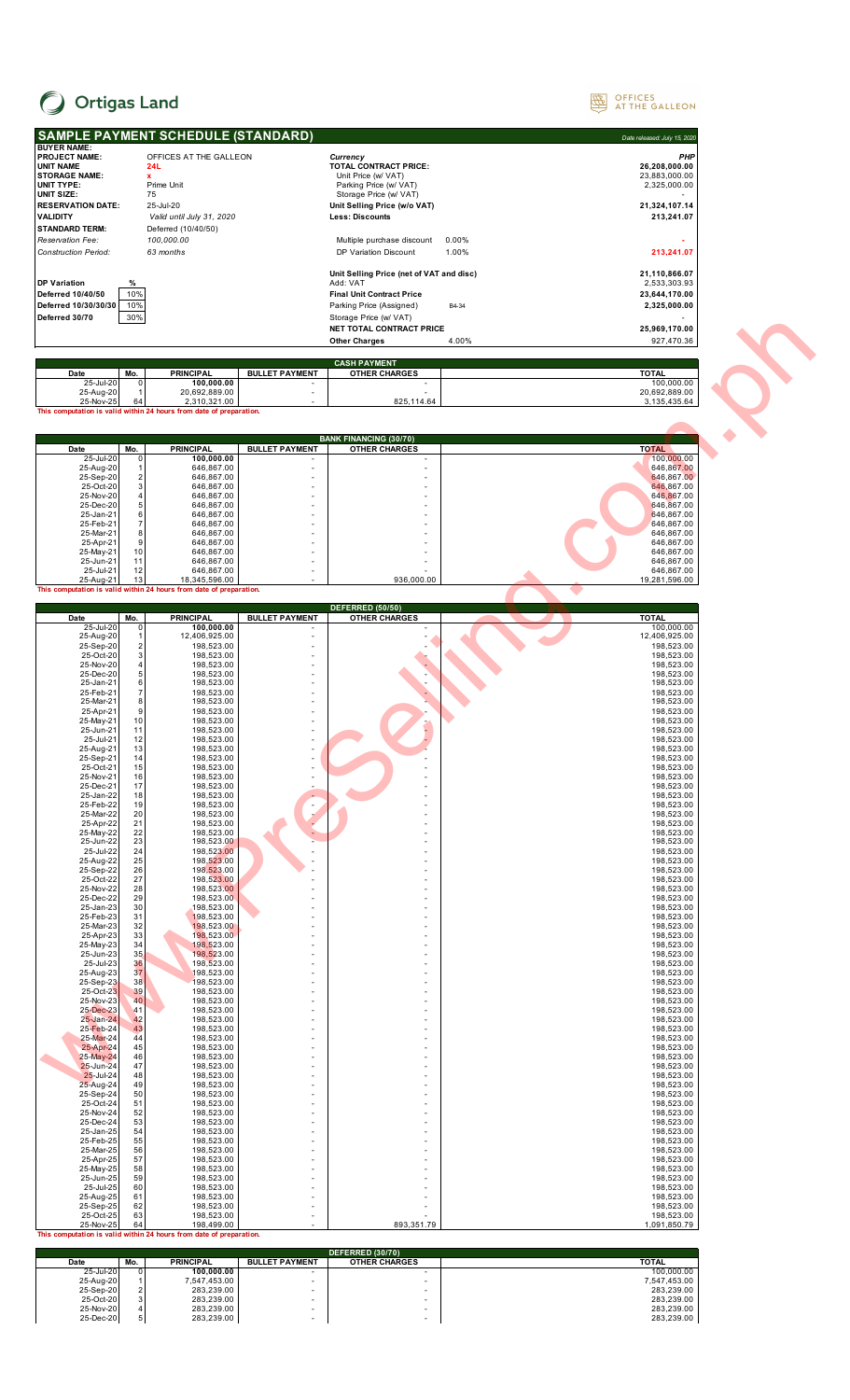| 25-Jan-21<br>25-Feb-21<br>25-Mar-21<br>25-Apr-21<br>25-May-21<br>25-Jun-21                           | 6<br>$\overline{7}$<br>8<br>9<br>10<br>11                  | 283,239.00<br>283,239.00<br>283,239.00<br>283,239.00<br>283,239.00<br>283,239.00                             |                                                                                                                  |                                                                             | 283,239.00<br>283,239.00<br>283,239.00<br>283,239.00<br>283,239.00<br>283,239.00                             |  |
|------------------------------------------------------------------------------------------------------|------------------------------------------------------------|--------------------------------------------------------------------------------------------------------------|------------------------------------------------------------------------------------------------------------------|-----------------------------------------------------------------------------|--------------------------------------------------------------------------------------------------------------|--|
| 25-Jul-21<br>25-Aug-21<br>25-Sep-21<br>25-Oct-21<br>25-Nov-21<br>25-Dec-21<br>25-Jan-22              | 12<br>13<br>14<br>15<br>16<br>17<br>18                     | 283,239.00<br>283,239.00<br>283,239.00<br>283,239.00<br>283,239.00<br>283,239.00<br>283,239.00               |                                                                                                                  |                                                                             | 283,239.00<br>283,239.00<br>283,239.00<br>283,239.00<br>283,239.00<br>283,239.00<br>283,239.00               |  |
| 25-Feb-22<br>25-Mar-22<br>25-Apr-22<br>25-May-22<br>25-Jun-22<br>25-Jul-22<br>25-Aug-22              | 19<br>20<br>21<br>22<br>23<br>24<br>25                     | 283,239.00<br>283,239.00<br>283,239.00<br>283,239.00<br>283,239.00<br>283,239.00<br>283,239.00               |                                                                                                                  |                                                                             | 283,239.00<br>283,239.00<br>283,239.00<br>283,239.00<br>283,239.00<br>283,239.00<br>283,239.00               |  |
| 25-Sep-22<br>25-Oct-22<br>25-Nov-22<br>25-Dec-22<br>25-Jan-23<br>25-Feb-23<br>25-Mar-23<br>25-Apr-23 | 26<br>27<br>28<br>29<br>30<br>31<br>32<br>33               | 283,239.00<br>283,239.00<br>283,239.00<br>283,239.00<br>283,239.00<br>283,239.00<br>283,239.00<br>283,239.00 |                                                                                                                  |                                                                             | 283,239.00<br>283,239.00<br>283,239.00<br>283,239.00<br>283,239.00<br>283,239.00<br>283,239.00               |  |
| 25-May-23<br>25-Jun-23<br>25-Jul-23<br>25-Aug-23<br>25-Sep-23<br>25-Oct-23<br>25-Nov-23              | 34<br>35<br>36<br>37<br>38<br>39<br>40                     | 283,239.00<br>283,239.00<br>283,239.00<br>283,239.00<br>283,239.00<br>283,239.00<br>283.239.00               | ٠                                                                                                                |                                                                             | 283,239.00<br>283,239.00<br>283,239.00<br>283,239.00<br>283,239.00<br>283,239.00<br>283,239.00<br>283,239.00 |  |
| 25-Dec-23<br>25-Jan-24<br>25-Feb-24<br>25-Mar-24<br>25-Apr-24<br>25-May-24<br>25-Jun-24<br>25-Jul-24 | 41<br>42<br>43<br>44<br>45<br>46<br>47<br>48               | 283,239.00<br>283,239.00<br>283,239.00<br>283,239.00<br>283,239.00<br>283,239.00<br>283,239.00<br>283,239.00 | ٠                                                                                                                |                                                                             | 283,239.00<br>283,239.00<br>283,239.00<br>283,239.00<br>283,239.00<br>283,239.00<br>283,239.00<br>283,239.00 |  |
| 25-Aug-24<br>25-Sep-24<br>25-Oct-24<br>25-Nov-24<br>25-Dec-24<br>25-Jan-25<br>25-Feb-25              | 49<br>50<br>51<br>52<br>53<br>54<br>55                     | 283,239.00<br>283,239.00<br>283,239.00<br>283,239.00<br>283,239.00<br>283,239.00<br>283,239.00               |                                                                                                                  |                                                                             | 283,239.00<br>283,239.00<br>283,239.00<br>283,239.00<br>283,239.00<br>283,239.00<br>283,239.00               |  |
| 25-Mar-25<br>25-Apr-25<br>25-May-25<br>25-Jun-25<br>25-Jul-25                                        | 56<br>57<br>58<br>59<br>60<br>61                           | 283,239.00<br>283,239.00<br>283,239.00<br>283,239.00<br>283,239.00<br>283,239.00                             |                                                                                                                  |                                                                             | 283,239.00<br>283,239.00<br>283,239.00<br>283,239.00<br>283,239.00                                           |  |
| 25-Aug-25<br>25-Sep-25                                                                               | 62                                                         | 283,239.00                                                                                                   | ٠                                                                                                                |                                                                             | 283,239.00<br>283,239.00                                                                                     |  |
| 25-Oct-25<br>25-Nov-25                                                                               | 63<br>64                                                   | 283,239.00<br>283,239.00<br>This computation is valid within 24 hours from date of preparation.              |                                                                                                                  | 910,411.07                                                                  | 283,239.00<br>1,193,650.07                                                                                   |  |
| Date<br>25-Jul-20<br>25-Aug-20<br>25-Sep-20<br>25-Oct-20<br>25-Nov-20                                | Mo.<br>0<br>$\sqrt{2}$<br>$\mathsf 3$<br>4                 | <b>PRINCIPAL</b><br>100,000.00<br>2.496.917.00<br>164,884.00<br>164,884.00<br>164,884.00                     | <b>BULLET PAYMENT</b><br>$\overline{\phantom{m}}$<br>$\centerdot$<br>ä,                                          | DEFERRED (10 spot/40 (over construction period)/50)<br><b>OTHER CHARGES</b> | <b>TOTAL</b><br>100,000.00<br>2,496,917.00<br>164,884.00<br>164,884.00<br>164,884.00                         |  |
| 25-Dec-20<br>25-Jan-21<br>25-Feb-21<br>25-Mar-21<br>25-Apr-21<br>25-May-21<br>25-Jun-21              | 5<br>6<br>$\overline{7}$<br>8<br>9<br>10<br>11             | 164,884.00<br>164,884.00<br>164,884.00<br>164,884.00<br>164,884.00<br>164,884.00<br>164,884.00               | ÷,<br>÷,<br>÷,<br>÷,<br>$\overline{\phantom{a}}$<br>$\centerdot$<br>$\overline{\phantom{a}}$                     |                                                                             | 164,884.00<br>164,884.00<br>164,884.00<br>164,884.00<br>164,884.00<br>164,884.00<br>164,884.00               |  |
| 25-Jul-21<br>25-Aug-21<br>25-Sep-21<br>25-Oct-21<br>25-Nov-21<br>25-Dec-21<br>25-Jan-22              | 12<br>13<br>14<br>15<br>16<br>17<br>18                     | 164,884.00<br>164,884.00<br>164,884.00<br>164,884.00<br>164,884.00<br>164,884.00<br>164,884.00               | $\overline{\phantom{a}}$<br>$\overline{\phantom{a}}$                                                             | $\overline{\phantom{m}}$<br>٠<br>$\overline{\phantom{a}}$                   | 164,884.00<br>164,884.00<br>164,884.00<br>164,884.00<br>164,884.00<br>164,884.00<br>164,884.00               |  |
| 25-Feb-22<br>25-Mar-22<br>25-Apr-22<br>25-May-22<br>25-Jun-22<br>25-Jul-22<br>25-Aug-22<br>25-Sep-22 | 19<br>20<br>21<br>22<br>23<br>24<br>25<br>26               | 164,884.00<br>164,884.00<br>164,884.00<br>164,884.00<br>164,884.00<br>164,884.00<br>164,884.00<br>164,884.00 | $\overline{a}$<br>$\overline{\phantom{a}}$<br>$\overline{a}$<br>÷,                                               | ٠                                                                           | 164,884.00<br>164,884.00<br>164,884.00<br>164,884.00<br>164,884.00<br>164,884.00<br>164,884.00<br>164,884.00 |  |
| 25-Oct-22<br>25-Nov-22<br>25-Dec-22<br>25-Jan-23<br>25-Feb-23<br>25-Mar-23<br>25-Apr-23<br>25-May-23 | 27<br>$\frac{28}{29}$<br>30<br>31<br>$\frac{32}{33}$<br>34 | 164,884.00<br>164,884.00<br>164,884.00<br>164,884.00<br>164,884.00<br>164,884.00<br>164,884.00<br>164,884.00 | $\overline{\phantom{a}}$<br>÷,<br>÷,<br>÷,<br>÷,<br>$\frac{1}{2}$<br>÷,<br>÷,                                    | $\overline{\phantom{m}}$<br>÷,<br>$\overline{\phantom{m}}$<br>L,            | 164,884.00<br>164,884.00<br>164,884.00<br>164,884.00<br>164,884.00<br>164,884.00<br>164,884.00<br>164,884.00 |  |
| 25-Jun-23<br>25-Jul-23<br>25-Aug-23<br>25-Sep-23<br>25-Oct-23<br>25-Nov-23<br>25-Dec-23<br>25-Jan-24 | 35<br>36<br>37<br>38<br>39<br>40<br>41<br>42               | 164,884.00<br>164,884.00<br>164,884.00<br>164,884.00<br>164,884.00<br>164,884.00<br>164,884.00<br>164,884.00 | ÷,<br>$\overline{\phantom{a}}$<br>÷,<br>$\overline{a}$<br>÷,<br>$\overline{\phantom{m}}$<br>÷,<br>$\overline{a}$ | ä,<br>ä,<br>Ĭ.                                                              | 164,884.00<br>164,884.00<br>164,884.00<br>164,884.00<br>164,884.00<br>164,884.00<br>164,884.00<br>164,884.00 |  |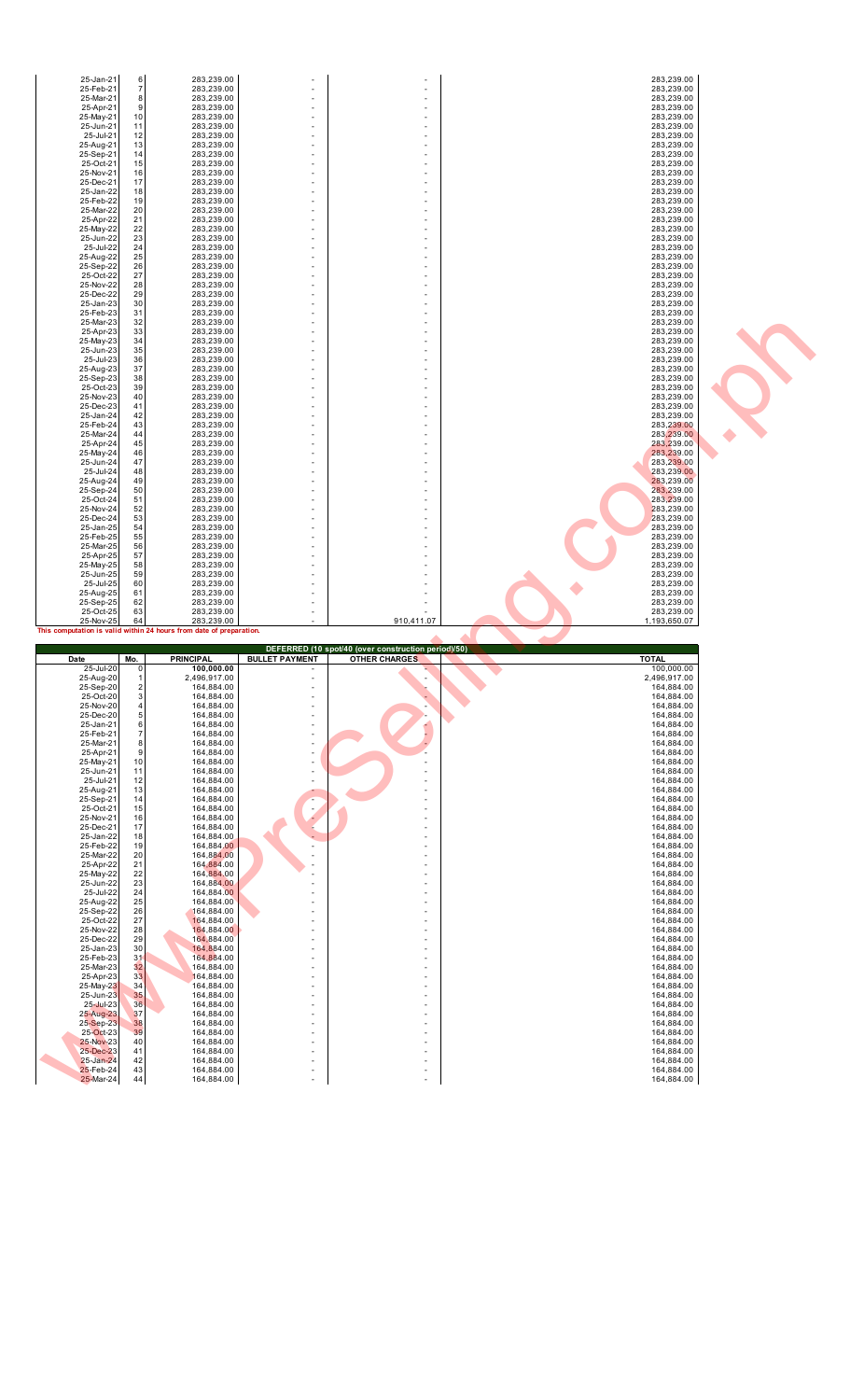| 25-Apr-24<br>25-May-24<br>25-Jun-24<br>25-Jul-24<br>25-Aug-24<br>25-Sep-24<br>25-Oct-24<br>25-Nov-24<br>25-Dec-24<br>25-Jan-25<br>25-Feb-25<br>25-Mar-25 | 45<br>46<br>47<br>48<br>49<br>50<br>51<br>52<br>53<br>54<br>55<br>56 | 164,884.00<br>164,884.00<br>164,884.00<br>164,884.00<br>164,884.00<br>164,884.00<br>164,884.00<br>164,884.00<br>164,884.00<br>164,884.00<br>164,884.00<br>164,884.00                                 | ٠<br>ä,<br>٠<br>×,<br>٠<br>٠   |                                                                          | 164,884.00<br>164,884.00<br>164,884.00<br>164,884.00<br>164,884.00<br>164,884.00<br>164,884.00<br>164,884.00<br>164,884.00<br>164,884.00<br>164,884.00<br>164,884.00 |  |
|----------------------------------------------------------------------------------------------------------------------------------------------------------|----------------------------------------------------------------------|------------------------------------------------------------------------------------------------------------------------------------------------------------------------------------------------------|--------------------------------|--------------------------------------------------------------------------|----------------------------------------------------------------------------------------------------------------------------------------------------------------------|--|
| 25-Apr-25<br>25-May-25<br>25-Jun-25<br>25-Jul-25<br>25-Aug-25<br>25-Sep-25<br>25-Oct-25<br>25-Nov-25<br>25-Dec-25                                        | 57<br>58<br>59<br>60<br>61<br>62<br>63<br>64<br>65                   | 164,884.00<br>164,884.00<br>164,884.00<br>164,884.00<br>164,884.00<br>164,884.00<br>164,884.00<br>164,884.00<br>12,984,561.00<br>This computation is valid within 24 hours from date of preparation. | ٠<br>ä,                        | 927,470.36                                                               | 164,884.00<br>164,884.00<br>164,884.00<br>164,884.00<br>164,884.00<br>164,884.00<br>164,884.00<br>164,884.00<br>13,912,031.36                                        |  |
|                                                                                                                                                          |                                                                      |                                                                                                                                                                                                      |                                | DEFERRED (10 spot/30 (over construction period)/30 (bullet payments)/30) |                                                                                                                                                                      |  |
| Date<br>25-Jul-20                                                                                                                                        | Mo.<br>0                                                             | <b>PRINCIPAL</b><br>100,000.00                                                                                                                                                                       | <b>BULLET PAYMENT</b>          | <b>OTHER CHARGES</b>                                                     | <b>TOTAL</b><br>100,000.00                                                                                                                                           |  |
| 25-Aug-20<br>25-Sep-20<br>25-Oct-20<br>25-Nov-20                                                                                                         | $\overline{2}$<br>3<br>$\sqrt{4}$                                    | 2,496,917.00<br>123,663.00<br>123,663.00<br>123,663.00                                                                                                                                               | ٠<br>÷,<br>ä,                  |                                                                          | 2,496,917.00<br>123,663.00<br>123,663.00<br>123,663.00                                                                                                               |  |
| 25-Dec-20<br>25-Jan-21                                                                                                                                   | $\sqrt{5}$<br>$\,6$                                                  | 123,663.00<br>123,663.00                                                                                                                                                                             | ٠                              |                                                                          | 123,663.00<br>123,663.00                                                                                                                                             |  |
| 25-Feb-21<br>25-Mar-21                                                                                                                                   | $\overline{7}$<br>8                                                  | 123,663.00<br>123,663.00                                                                                                                                                                             |                                |                                                                          | 123,663.00<br>123,663.00                                                                                                                                             |  |
| 25-Apr-21<br>25-May-21                                                                                                                                   | 9<br>$10$                                                            | 123,663.00<br>123,663.00                                                                                                                                                                             |                                |                                                                          | 123,663.00<br>123,663.00                                                                                                                                             |  |
| 25-Jun-21<br>25-Jul-21                                                                                                                                   | 11<br>12                                                             | 123,663.00<br>123,663.00                                                                                                                                                                             | $\overline{\phantom{m}}$       |                                                                          | 123,663.00<br>123,663.00                                                                                                                                             |  |
| 25-Aug-21<br>25-Sep-21                                                                                                                                   | 13<br>14                                                             | 123,663.00<br>123,663.00                                                                                                                                                                             | 1,558,151.00                   |                                                                          | 1,681,814.00<br>123,663.00                                                                                                                                           |  |
| 25-Oct-21<br>25-Nov-21                                                                                                                                   | 15<br>16                                                             | 123,663.00<br>123,663.00                                                                                                                                                                             |                                |                                                                          | 123,663.00<br>123,663.00                                                                                                                                             |  |
| 25-Dec-21<br>25-Jan-22                                                                                                                                   | 17<br>18                                                             | 123,663.00<br>123,663.00                                                                                                                                                                             |                                |                                                                          | 123,663.00<br>123,663.00                                                                                                                                             |  |
| 25-Feb-22<br>25-Mar-22                                                                                                                                   | 19<br>20                                                             | 123,663.00<br>123,663.00                                                                                                                                                                             |                                |                                                                          | 123,663.00<br>123,663.00                                                                                                                                             |  |
| 25-Apr-22<br>25-May-22                                                                                                                                   | 21<br>22                                                             | 123,663.00<br>123,663.00                                                                                                                                                                             | ٠                              |                                                                          | 123,663.00<br>123,663.00                                                                                                                                             |  |
| 25-Jun-22<br>25-Jul-22                                                                                                                                   | 23<br>24                                                             | 123,663.00<br>123,663.00                                                                                                                                                                             | ÷,                             |                                                                          | 123,663.00                                                                                                                                                           |  |
| 25-Aug-22                                                                                                                                                | 25                                                                   | 123,663.00                                                                                                                                                                                           | 1,558,151.00                   |                                                                          | 123,663.00<br>1,681,814.00                                                                                                                                           |  |
| 25-Sep-22<br>25-Oct-22                                                                                                                                   | 26<br>27                                                             | 123,663.00<br>123,663.00                                                                                                                                                                             |                                |                                                                          | 123,663.00<br>123,663.00                                                                                                                                             |  |
| 25-Nov-22<br>25-Dec-22                                                                                                                                   | 28<br>29                                                             | 123,663.00<br>123,663.00                                                                                                                                                                             | ٠                              |                                                                          | 123,663.00<br>123,663.00                                                                                                                                             |  |
| 25-Jan-23<br>25-Feb-23                                                                                                                                   | 30<br>31                                                             | 123,663.00<br>123,663.00                                                                                                                                                                             |                                |                                                                          | 123,663.00<br>123,663.00                                                                                                                                             |  |
| 25-Mar-23<br>25-Apr-23                                                                                                                                   | 32<br>33                                                             | 123,663.00<br>123,663.00                                                                                                                                                                             |                                |                                                                          | 123,663.00<br>123,663.00                                                                                                                                             |  |
| 25-May-23<br>25-Jun-23                                                                                                                                   | 34<br>35                                                             | 123,663.00<br>123,663.00                                                                                                                                                                             |                                |                                                                          | 123,663.00<br>123,663.00                                                                                                                                             |  |
| 25-Jul-23<br>25-Aug-23                                                                                                                                   | 36<br>37                                                             | 123,663.00<br>123,663.00                                                                                                                                                                             | 1,558,151.00                   |                                                                          | 123,663.00<br>1,681,814.00                                                                                                                                           |  |
| 25-Sep-23<br>25-Oct-23                                                                                                                                   | 38<br>39                                                             | 123,663.00<br>123,663.00                                                                                                                                                                             |                                |                                                                          | 123,663.00<br>123,663.00                                                                                                                                             |  |
| 25-Nov-23<br>25-Dec-23                                                                                                                                   | 40<br>41                                                             | 123,663.00<br>123,663.00                                                                                                                                                                             |                                |                                                                          | 123,663.00<br>123,663.00                                                                                                                                             |  |
| 25-Jan-24<br>25-Feb-24                                                                                                                                   | 42<br>43                                                             | 123,663.00<br>123,663.00                                                                                                                                                                             | ٠                              |                                                                          | 123,663.00<br>123,663.00                                                                                                                                             |  |
| 25-Mar-24<br>25-Apr-24                                                                                                                                   | 44<br>45                                                             | 123,663.00<br>123,663.00                                                                                                                                                                             | Ĭ.<br>÷,                       |                                                                          | 123,663.00<br>123,663.00                                                                                                                                             |  |
| 25-May-24<br>25-Jun-24                                                                                                                                   | 46<br>47                                                             | 123,663.00<br>123,663.00                                                                                                                                                                             | Ĭ.<br>$\overline{\phantom{m}}$ |                                                                          | 123,663.00<br>123,663.00                                                                                                                                             |  |
| 25-Jul-24<br>25-Aug-24                                                                                                                                   | 48<br>49                                                             | 123,663.00<br>123,663.00                                                                                                                                                                             | 1,558,151.00                   |                                                                          | 123,663.00<br>1,681,814.00                                                                                                                                           |  |
| 25-Sep-24<br>25-Oct-24                                                                                                                                   | 50<br>51                                                             | 123,663.00<br>123,663.00                                                                                                                                                                             |                                |                                                                          | 123,663.00<br>123,663.00                                                                                                                                             |  |
| 25-Nov-24<br>25-Dec-24                                                                                                                                   | 52<br>53                                                             | 123,663.00<br>123,663.00                                                                                                                                                                             |                                |                                                                          | 123,663.00<br>123,663.00                                                                                                                                             |  |
| 25-Jan-25<br>25-Feb-25                                                                                                                                   | 54<br>55                                                             | 123,663.00<br>123,663.00                                                                                                                                                                             |                                |                                                                          | 123,663.00<br>123,663.00                                                                                                                                             |  |
| 25-Mar-25<br>25-Apr-25                                                                                                                                   | 56<br>57                                                             | 123,663.00<br>123,663.00                                                                                                                                                                             |                                |                                                                          | 123,663.00<br>123,663.00                                                                                                                                             |  |
| 25-May-25                                                                                                                                                | 58                                                                   | 123,663.00<br>123,663.00                                                                                                                                                                             |                                |                                                                          | 123,663.00                                                                                                                                                           |  |
| 25-Jun-25<br>25-Jul-25                                                                                                                                   | 59<br>60                                                             | 123,663.00                                                                                                                                                                                           |                                |                                                                          | 123,663.00<br>123,663.00                                                                                                                                             |  |
| 25-Aug-25<br>25-Sep-25                                                                                                                                   | 61<br>62                                                             | 123,663.00<br>123,663.00                                                                                                                                                                             | 1,558,151.00                   |                                                                          | 1,681,814.00<br>123,663.00                                                                                                                                           |  |
| 25-Oct-25<br>25-Nov-25                                                                                                                                   | 63<br>64                                                             | 123,663.00<br>123,663.00                                                                                                                                                                             | ÷,                             |                                                                          | 123,663.00<br>123,663.00                                                                                                                                             |  |
| 25-Dec-25                                                                                                                                                | 65                                                                   | 7,790,729.00<br>This computation is valid within 24 hours from date of preparation.                                                                                                                  |                                | 927,470.36                                                               | 8,718,199.36                                                                                                                                                         |  |
|                                                                                                                                                          |                                                                      |                                                                                                                                                                                                      |                                |                                                                          |                                                                                                                                                                      |  |
|                                                                                                                                                          |                                                                      |                                                                                                                                                                                                      |                                |                                                                          |                                                                                                                                                                      |  |